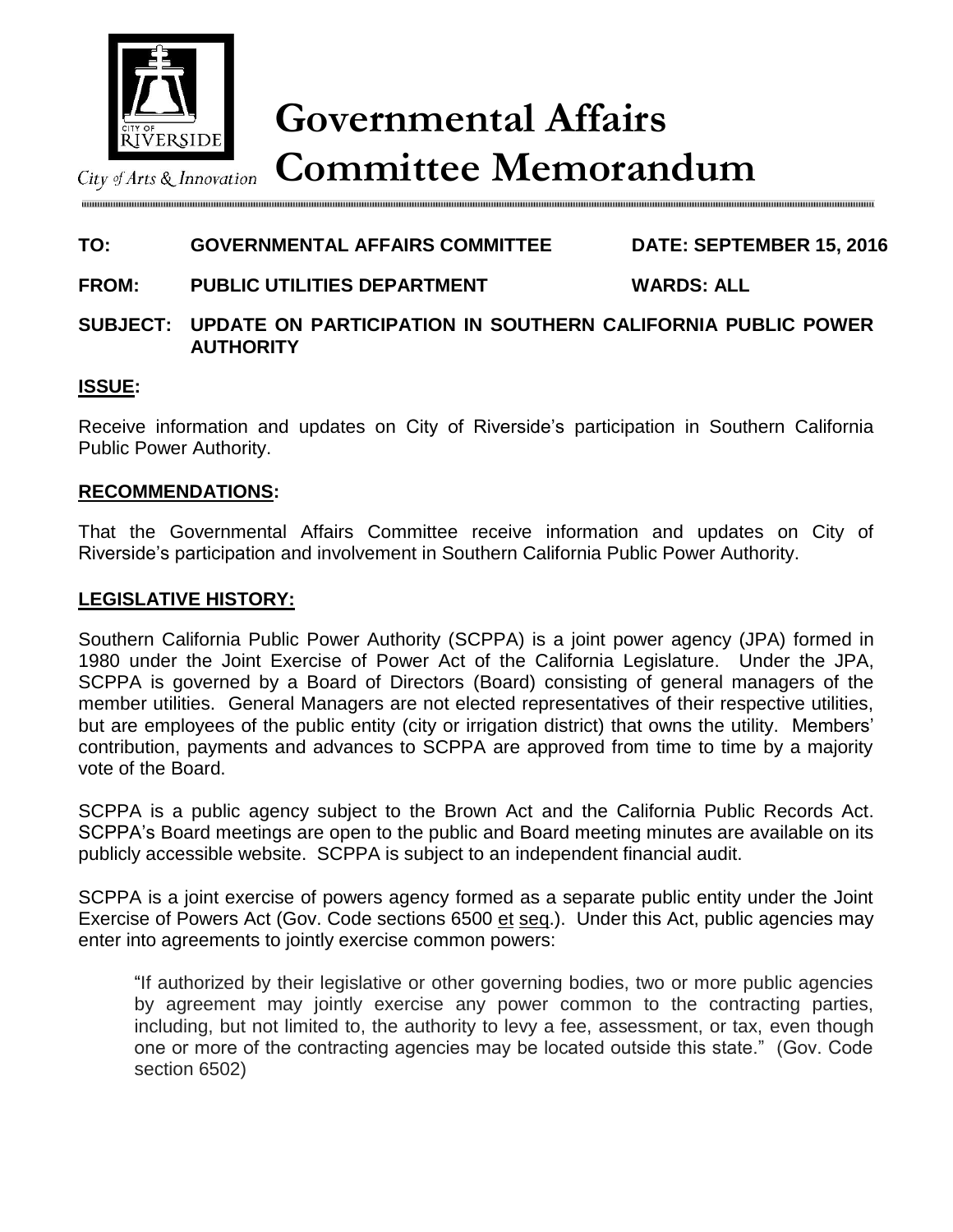The Act further provides that a JPA has the option, but not the requirement, to require that the governing body of the JPA be comprised of elected officials from the member agencies. (Gov. Code section 6508). The Act does not require that the governing body of a JPA be comprised of such elected officials. Finally, the Act requires that all members of a JPA be party to the agreement that formed the JPA. (Gov. Code section 6502).

### **BACKGROUND:**

At the April 6, 2016 Governmental Affairs Committee Meeting, members of the Committee requested a future discussion on the City's appointment of, and participation in, Southern California Public Power Authority (SCPPA). This report provides some history of SCPPA's formation, City of Riverside's (City) decision to participate in the joint power agency, and City's past and present involvement as a member of SCPPA.

### *FORMATION OF SCPPA*

On August 26, 1980, the Riverside City Council adopted a resolution approving Riverside's participation in the SCPPA JPA, including the terms and conditions of the proposed SCPPA Joint Powers Agreement (SCPPA Agreement)(Attachment 1). The SCPPA Agreement provides the following as to governance:

SECTION 9. BOARD OF DIRECTORS. The Authority shall be administered by a governing board (the "Board of Directors") which shall consist of one Director representing each Member. **The Director representing each Member shall be the chief executive officer of the electric utility of such Member or the designee of such chief executive officer**. Each Director will serve in his individual capacity as a member of the Board of Directors.

This authority was specifically listed in the August 26, 1980 Council Report under item 7 of the "Summary of Pertinent Provisions of the Joint Powers Agreement" (see Attachment 1), which states:

"The Authority is administered by a Board of Directors who shall consist of one (1) Director representing each member entity. The Director shall be the Chief Executive Officer of the electric utility of the member or his designee…"

The SCPPA Board cannot amend the SCPPA Agreement; rather, each member agency must adopt a resolution approving any amendment (SCPPA Agreement, Section 18). Alternatively, a member agency can withdraw from the JPA. (SCPPA Agreement, Section 14).

The purpose of SCPPA's formation was to create a separate public entity (in this case a joint powers agency) to capture the economies-of-scale by working together to undertake the planning, financing, development, acquisition, construction, reconstruction, betterment, operating and maintenance of electric generation and transmission facilities. Current SCPPA members include municipal utilities of the cities of Anaheim, Azusa, Banning, Burbank, Cerritos, Colton, Glendale, Los Angeles, Pasadena, Riverside, Vernon and the Imperial Irrigation District. SCPPA members collectively serve nearly five million residents in Southern California.

### *RIVERSIDE'S PARTICIPATION*

On November 1, 1980, after receiving approvals by all SCPPA members' governing bodies, the JPA (with the terms and conditions approved by the Riverside City Council on August 26, 1980)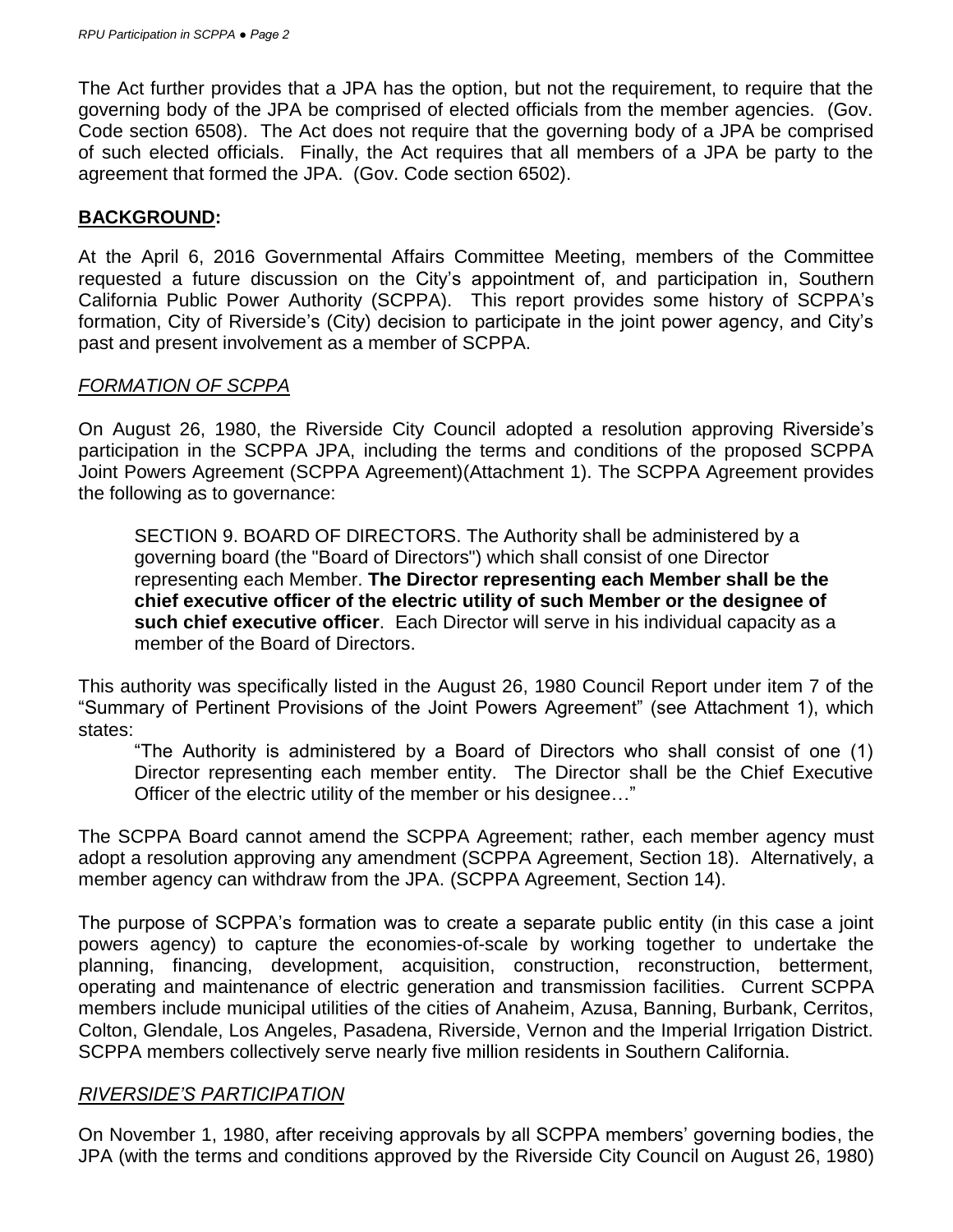became effective (Attachment 2). Under the JPA, SCPPA was granted certain powers on behalf its members; those include, but are not limited to: the authority to own, operate and manage generation and transmission projects, buy and sell properties, make and enter into contracts, hire employee and consultants, borrow money, and file litigation in its own name.

SCPPA offers a unique, voluntary "cafeteria-style program to its members, so that members only participate in and pay for those projects or activities of their choice. If a member chooses not to participate, it is not responsible for the associated costs.

## *EARLY PROJECTS*

One of the primary advantages of being a SCPPA member is joint participation in projects with other municipal utilities in order to achieve economies-of-scale to benefit the member's ratepayers. During the 1980's, Riverside participated in the following joint projects through SCPPA:

- Boulder Canyon Project (Hoover) Riverside is entitled to 30 megawatts (MW)
- Palo Verde Nuclear Project Riverside is entitled to 12 MW
- Mead-Adelanto Transmission Project Riverside is entitled to 118 MW of capacity
- Mead-Phoenix Transmission Project Riverside is entitled to 18 MW of capacity
- Southern Transmission Project Riverside is entitled to 244 MW of capacity



**Palo Verde Nuclear Project Boulder Canyon Project (Hoover)**

### *SCPPA'S EVOLUTION*

Since mid-1990, the electric industry has experienced unprecedented restructuring. To enhance value to its members, SCPPA's services have also evolved. With increasing regulatory oversight of municipally owned utilities, SCPPA's value proposition to its members continues to increase. Member's staff comprise working groups, representing the various functional areas of the member utilities, to address the multiple industry challenges in California, including:

finance rate design.

regulatory legislative greenhouse gas resource planning, generation transmission renewable resources energy storage electric vehicles smart grid bublic benefits community solar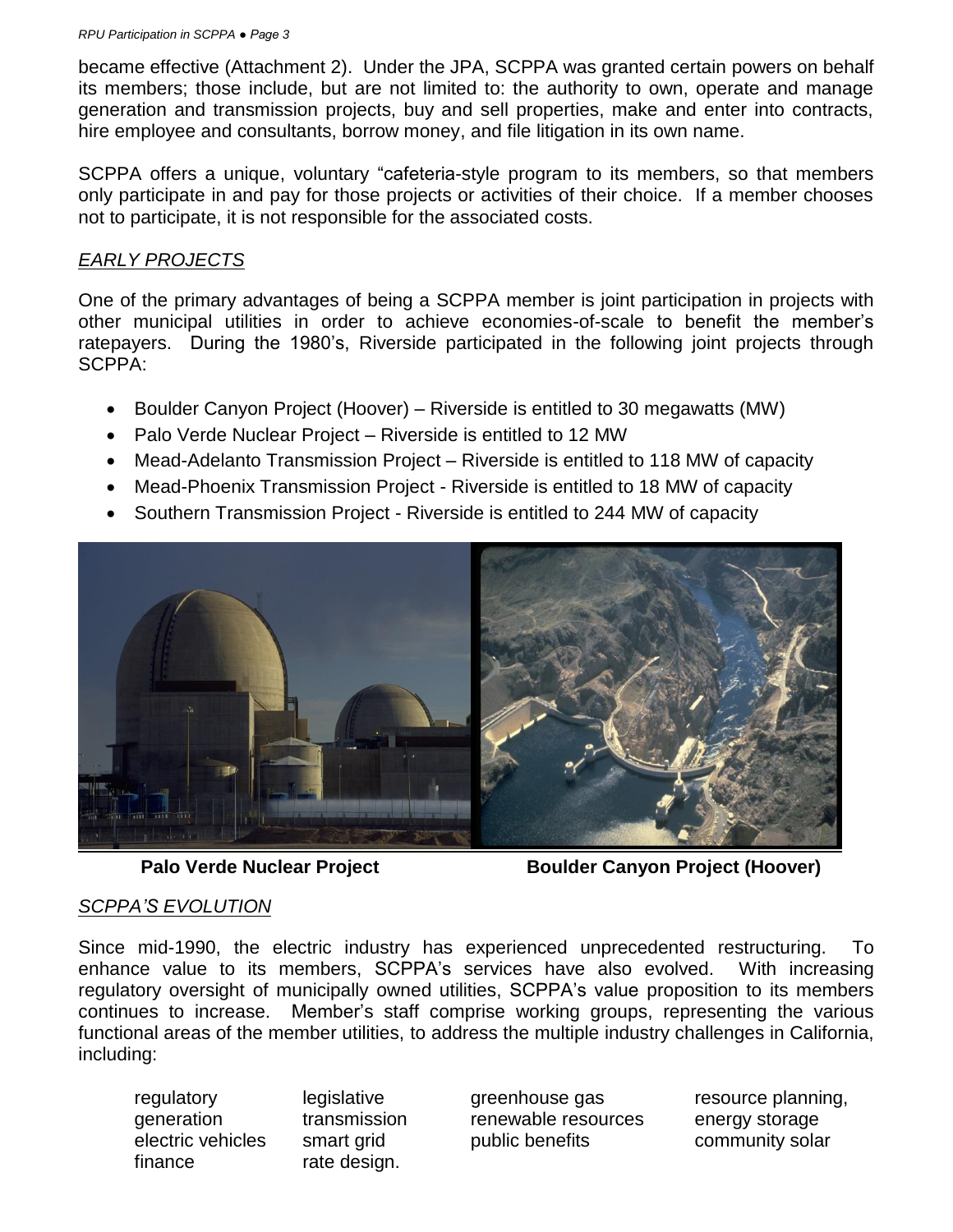Bringing all these services in-house would be inefficient and exponentially more expensive to ratepayers.

SCPPA also provides training on relevant industry topics, hosts workshops facilitated by industry experts, and has hired consultants to provide important market updates, conduct studies of common interest, and represent its interest in various regulatory or legislative matters. Providing training at SCPPA's Glendora facilities, on current industry topics, is more cost effective than sending staff to distant training centers and incurring additional costs for travel, lodging and meals.

Services are procured using economies-of-scale pricing from the collective buying power of SCPPA members, resulting in significant ratepayer savings. These services are authorized by the SCPPA Board via resolution. Many of the services are optional, such that members pay only for the services they use. RPU has judiciously used this mechanism to procure needed services (Attachment 3). Past examples include:

- Various joint utility-related training at significantly discounted prices
- Specialized training for RPU's staff in preparation for CAISO market changes
- Specialized professional services in preparation for industry restructuring
- Specialized software to analyze electric market activity
- Financial expertise for joint project bond issuances and credit monitoring
- Joint legislative and regulatory advocacy, analysis and representation
- Legal representation for specific projects or regulatory matters
- Implementation of specific energy efficiency and conversation programs

# *RECENT RENEWABLE ENERGY PROJECTS*

Since 2012, in order to cost-effectively meet California's renewable portfolio standard mandate, Riverside expanded its project participation in SCPPA from the original five generation and transmission projects, to include renewable power purchase agreements (PPA). These PPAs also provide economies-of-scale pricing. These solar projects include:

- Columbia II Solar (In operation) 11 megawatts (MW)
- Kingbird B Solar (In operation) to 14 MW
- SPower/Silverado Summer Solar (in operation) 10 MW
- SPower/Silverado Antelope Big Sky Ranch (expected online August 2016) 10 MW
- SPower Antelope DSR 1 (expected online December 2016) 25 MW

# *SCPPA PROCUREMENT POLICIES*

The SCPPA Board of Directors has adopted procurement policies which require competitive procurement for goods, services and construction. Section 5 of the SCPPA Agreement sets forth the powers of SCPPA, and includes the following:

"Such [JPA] powers shall be exercised in the manner provided in Section 6509 of the Government Code of the State of California, as amended, subject only to such restrictions upon the manner of exercising such powers as are imposed upon the City of Riverside, California, in the exercise of such powers."